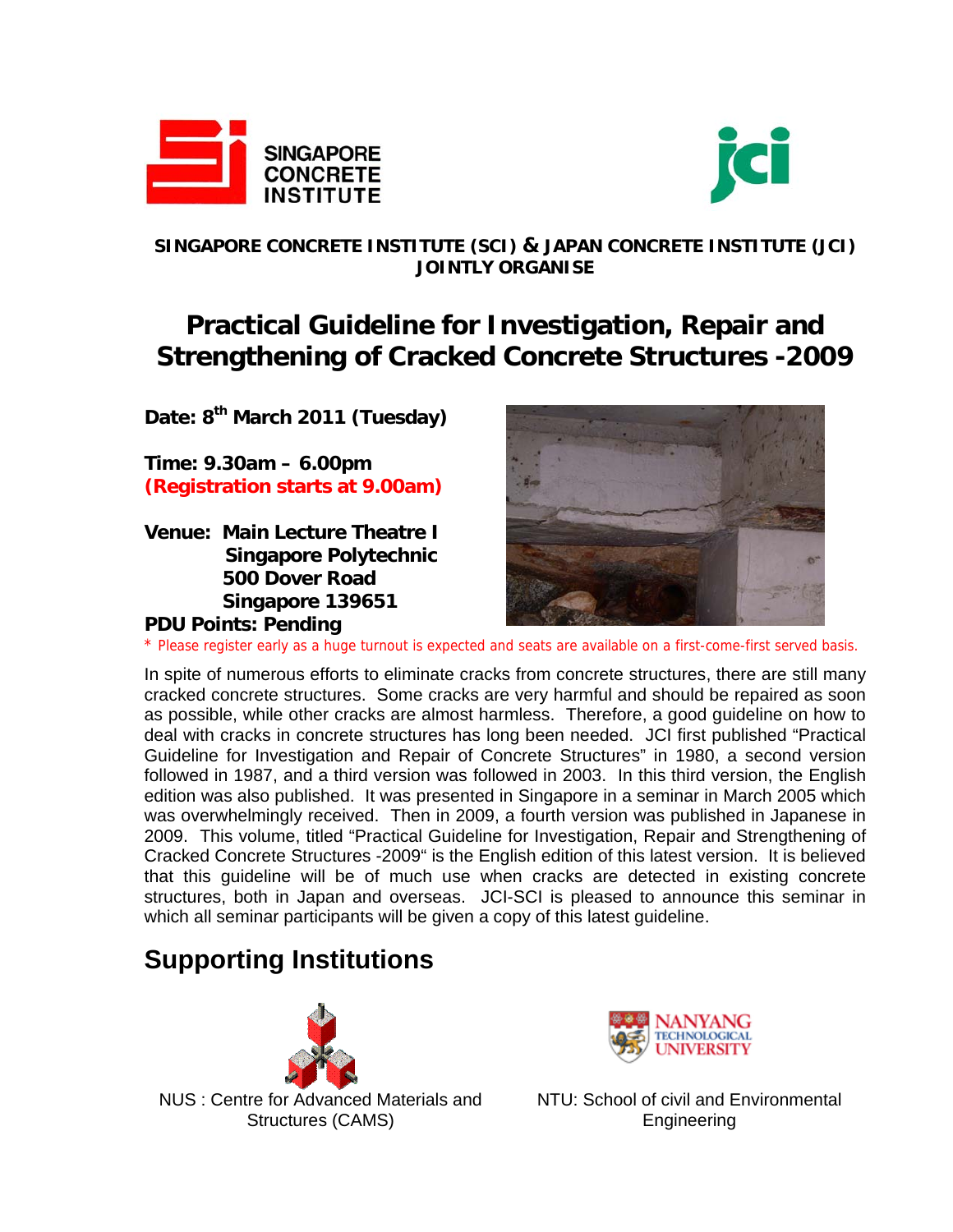## **Objectives**

- 1. This Guideline covers the practicable investigation of cracked concrete members or structures, cause estimation, evaluation, judgment of the necessity of repair or strengthening, selection of the most effective repair and strengthening method, and the case examples. This guideline applies mainly to in-situ cast concrete structures.
- 2. This Guideline covers the cracks generated in a concrete member or structure after casting and during the service period.
- 3. The main users of this guideline are the owners including managers of the concerned structures. Also engineers who are working for investigation, cause estimation, evaluation, judgment, and repair or strengthening of cracked concrete structures are included.

## **Tentative Seminar Topics**

- $\checkmark$  Procedure of Investigation, Repair and Strengthening of Cracked Concrete
- $\checkmark$  Investigation of Cracked Concrete
- $\checkmark$  Cause Estimation of Cracks based on Investigation
- Evaluation of Cracked Concrete
- $\checkmark$  Judgment on the Necessity of Repair and Strengthening
- $\checkmark$  Repair and Strengthening Methods

## **Tentative Presentation Time, Contents and Speakers**

| 60 mins. | Introduction and Investigation of Cracked Structures<br>by Prof. Dr. N. Otsuki, Tokyo Institute of Technology                                                       |
|----------|---------------------------------------------------------------------------------------------------------------------------------------------------------------------|
| 60 mins. | <b>Cause Estimation</b><br>by Prof. Dr. N. Otsuki, Tokyo Institute of Technology                                                                                    |
| 60 mins. | Evaluation of Cracked Concrete and Judgment on the Necessity of Repair and<br>Strengthening<br>by Associate Prof. Dr. Kei-ichi Imamoto, Tokyo University of Science |
| 90 mins. | Repair and Strengthening Methods<br>by Prof. Dr. Makoto Hisada, Tohoku University                                                                                   |